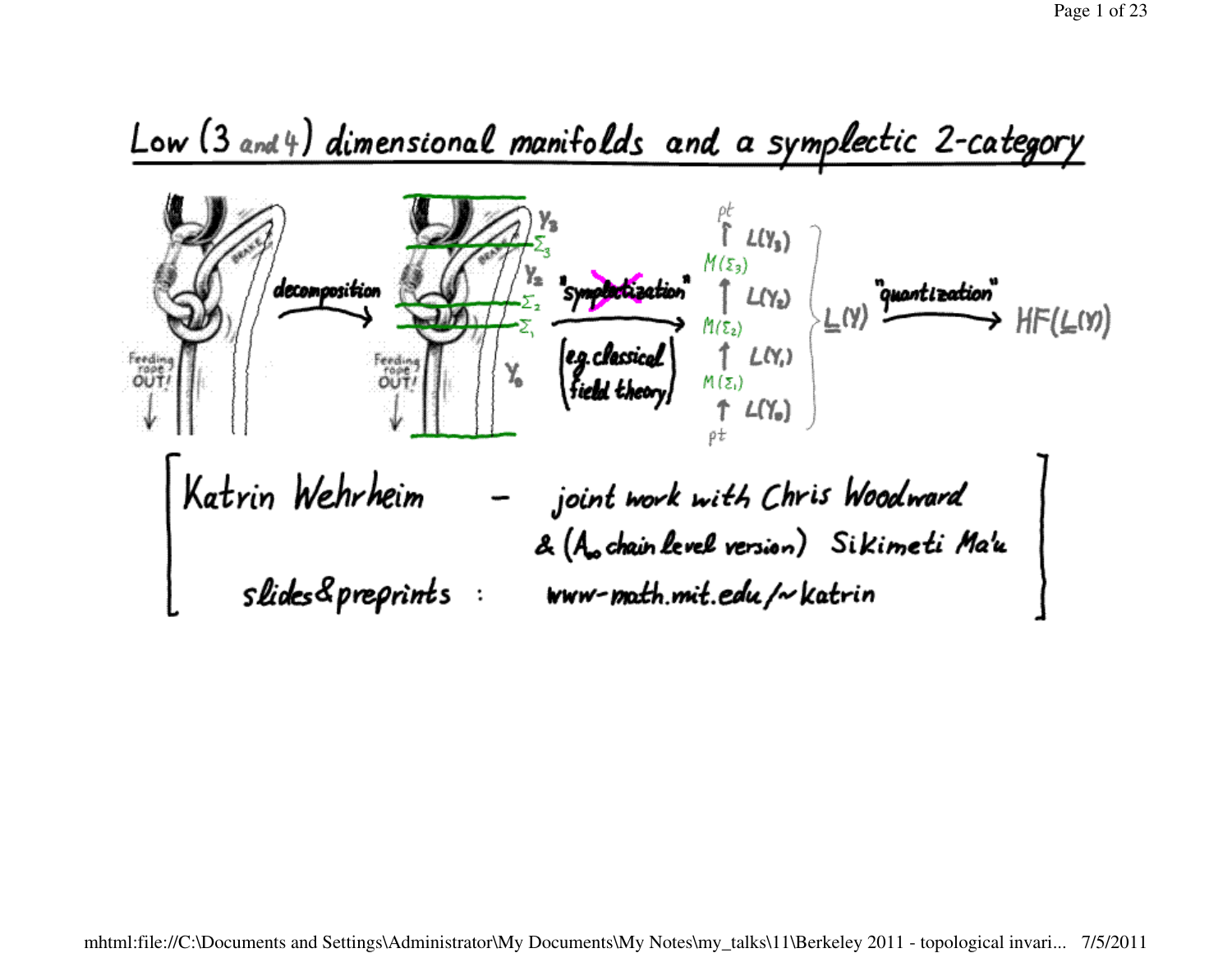

1990s Atiyah-Floer; Ozsvath-Szabo : topological 3-manifold invariants via "magic":

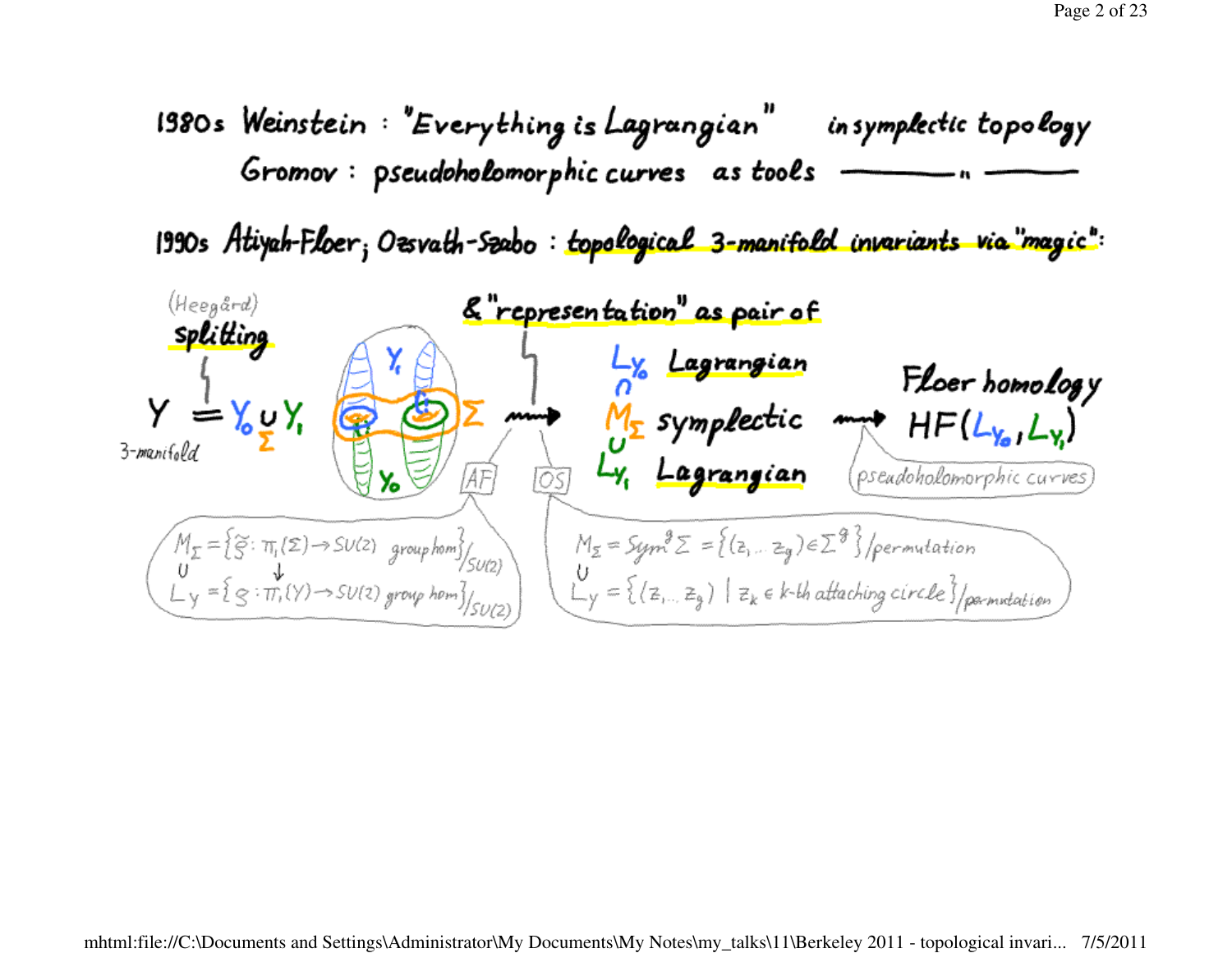Atiyah-Floer conjecture: This defines a topological invariant,<br>Oesvath-Szabo theorem: ie. is independent of the choice of splitting " magic" agrangian Floer homology<br>HF(L<sub>Yol</sub>L<sub>Y</sub>) Υ.  $\Sigma$  mm  $M_{\Sigma}$  symplectic mm Ÿ Y, [AF]: SU(2)-representation spaces pseudoholomorphic [05]: Sym<sup>9</sup>(2) & attaching cycles  $2010s$ curves/quilts categorical nterpretation: 2-category<br>stracture  $(s^2 \rightarrow s^2) = (s^2 \rightarrow s^2)$  functor r<sup>é</sup> a <sup>2</sup>Nor Poin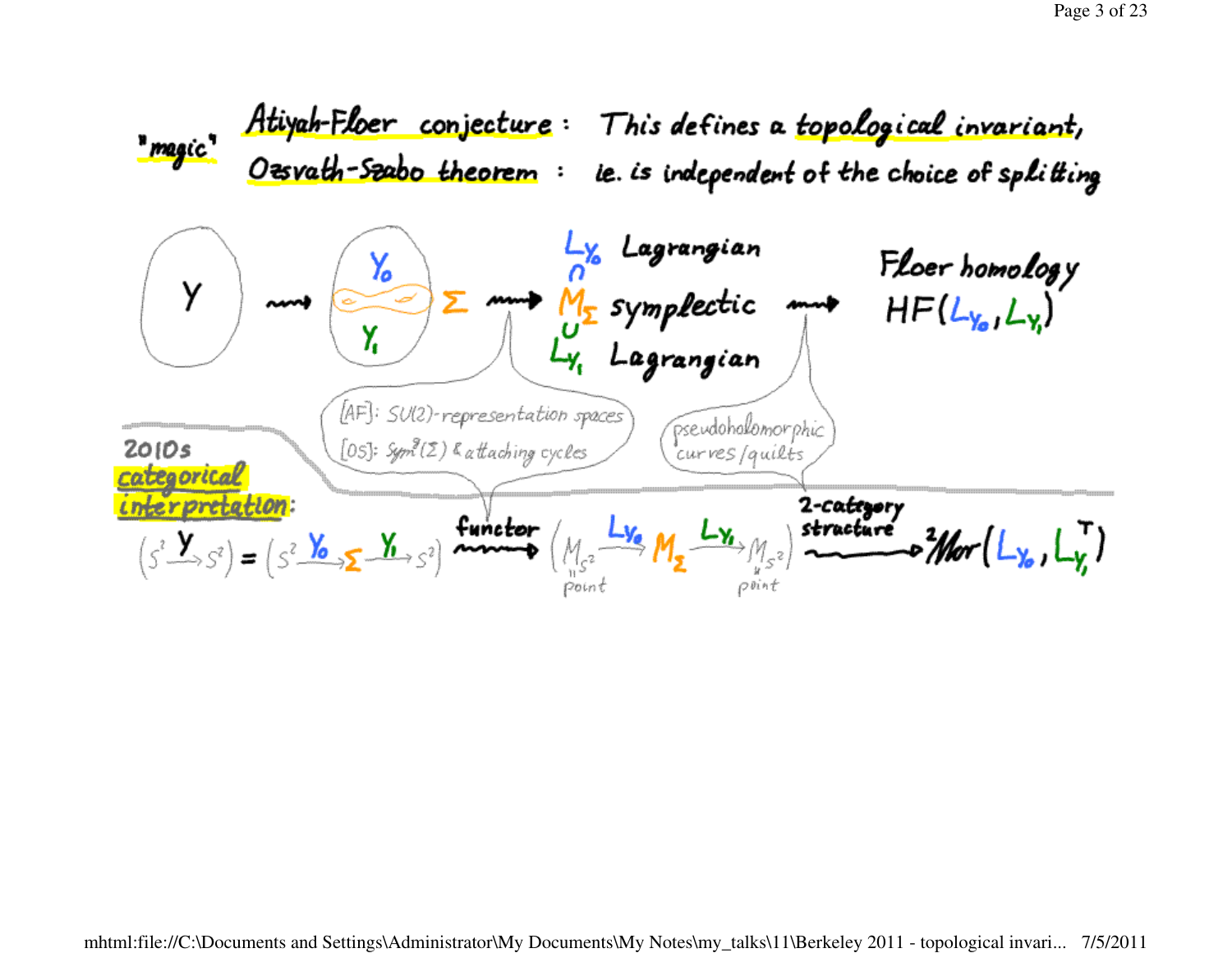## Examples of 2-categories & string diagram notation

|                                                    | lat                                                                                  | notation                                                                               | $J_{\text{OPL2+III}}$                                                                                                                                                                                                                                                                              | <u>string notetion</u>        |
|----------------------------------------------------|--------------------------------------------------------------------------------------|----------------------------------------------------------------------------------------|----------------------------------------------------------------------------------------------------------------------------------------------------------------------------------------------------------------------------------------------------------------------------------------------------|-------------------------------|
| • object :                                         | category                                                                             |                                                                                        | closed, oriented 2-manifold                                                                                                                                                                                                                                                                        | Σ.                            |
| · morphism:                                        | functor                                                                              | $\Sigma_{\circ} \rightarrow \Sigma_{\circ}$                                            | 3dim. cobordism                                                                                                                                                                                                                                                                                    |                               |
| · 2-morphism:                                      |                                                                                      |                                                                                        | $\frac{1}{2}$ transformation $\sum_{i=1}^{n} \sum_{i=1}^{n}$ $\sum_{i=1}^{n}$ $\sum_{i=1}^{n}$ $\sum_{i=1}^{n}$ $\sum_{i=1}^{n}$ $\sum_{i=1}^{n}$ $\sum_{i=1}^{n}$ $\sum_{i=1}^{n}$ $\sum_{i=1}^{n}$ $\sum_{i=1}^{n}$ $\sum_{i=1}^{n}$ $\sum_{i=1}^{n}$ $\sum_{i=1}^{n}$ $\sum_{i=1}^{n}$ $\sum_{$ |                               |
| · horizontal composition                           |                                                                                      | xఀx                                                                                    |                                                                                                                                                                                                                                                                                                    | · rertical composition X o X' |
| $\gamma_{01}^{(1)} = \sqrt{\frac{Y_{01}}{Y_{02}}}$ | $\Sigma_0$ $\bigvee_{\mathcal{Z}_1} \bigvee_{\mathcal{Z}_2} \bigvee_{\mathcal{Z}_3}$ | $\Sigma_{\circ}$ $\overrightarrow{M_{2}}\Sigma_{1}$ $\overrightarrow{M_{2}}\Sigma_{2}$ | $\mathbf{x}$                                                                                                                                                                                                                                                                                       |                               |
|                                                    |                                                                                      |                                                                                        | . 2-category axioms : larger string diagrems make sense                                                                                                                                                                                                                                            |                               |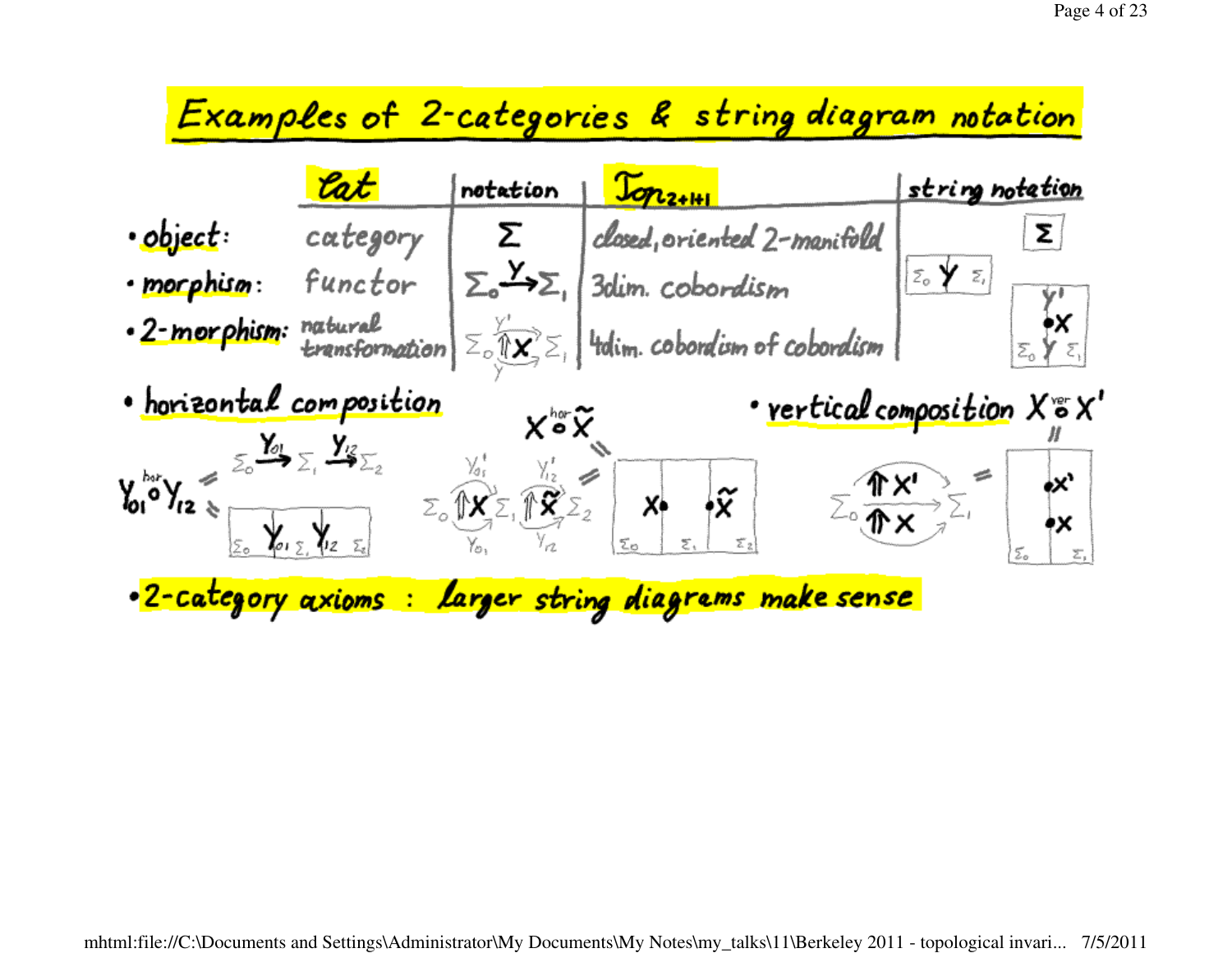



$$
X = \left(X_{01} \circ X_{01} \circ (X_{12} \circ X_{12}) = \left(X_{01} \circ X_{12} \right) \circ (X_{01} \circ X_{12})
$$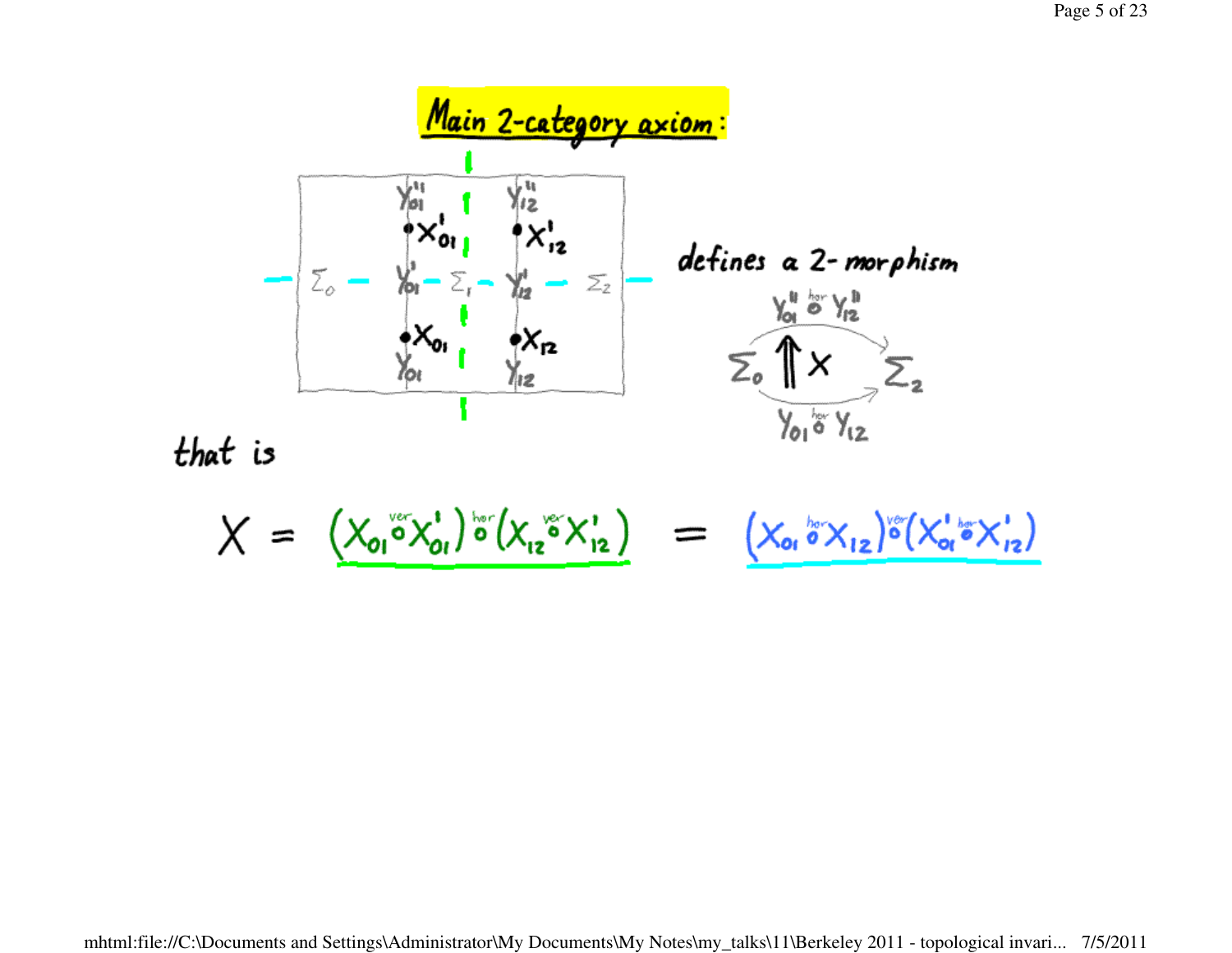| Left <sup>2</sup> of symplectic category <b>Sympl</b>                    | (homology version)                           |
|--------------------------------------------------------------------------|----------------------------------------------|
| via realization of string diagrams as quilts                             |                                              |
| 8 objects                                                                | (M, \omega) symplectic manifold              |
| 15 (locally                                                              | 3 carry compatible almost complex structures |
| (C <sup>n</sup> , $\Sigma$ d <sub>2</sub> , $\Delta E$ <sub>i</sub> )    |                                              |
| 15 (locally                                                              | 3 M → End (TM) , $J^2 = -1$                  |
| 25 (C <sup>n</sup> , $\Sigma$ d <sub>2</sub> , $\Delta E$ <sub>i</sub> ) |                                              |
| 30 (C <sup>n</sup> , $J^*$ ) metric                                      |                                              |
| 4                                                                        | 30 (C <sup>n</sup> , $J^*$ ) metric          |
| 5 (C <sup>n</sup> , $J^*$ ) matrix                                       |                                              |
| 6                                                                        | 4                                            |
| 7                                                                        | 5 (C <sup>n</sup> , $J^*$ )                  |
| 8 (C <sup>n</sup> , $J^*$ ) matrix                                       |                                              |
| 9 (C <sup>n</sup> , $J^*$ ) matrix                                       |                                              |
| 10 (C <sup>n</sup> , $J^*$ ) matrix                                      |                                              |
| 11 (C <sup>n</sup> , $J^*$ ) matrix                                      |                                              |
| 12 (C <sup>n</sup> , $J^*$ ) matrix                                      |                                              |
| 13 (C <sup>n</sup> , $J^*$ ) matrix                                      |                                              |
| 14 (C <sup>n</sup> , $J^*$ ) matrix                                      |                                              |
| 15 (C <sup>n</sup> , $J^*$ ) matrix                                      |                                              |
| 16 (C <sup>n</sup> , $J^*$ ) matrix                                      |                                              |
| 17 (C <sup>n</sup> , $J^*$ ) matrix                                      |                                              |
| 18 (C <sup>n</sup> , $J^*$ ) matrix                                      |                                              |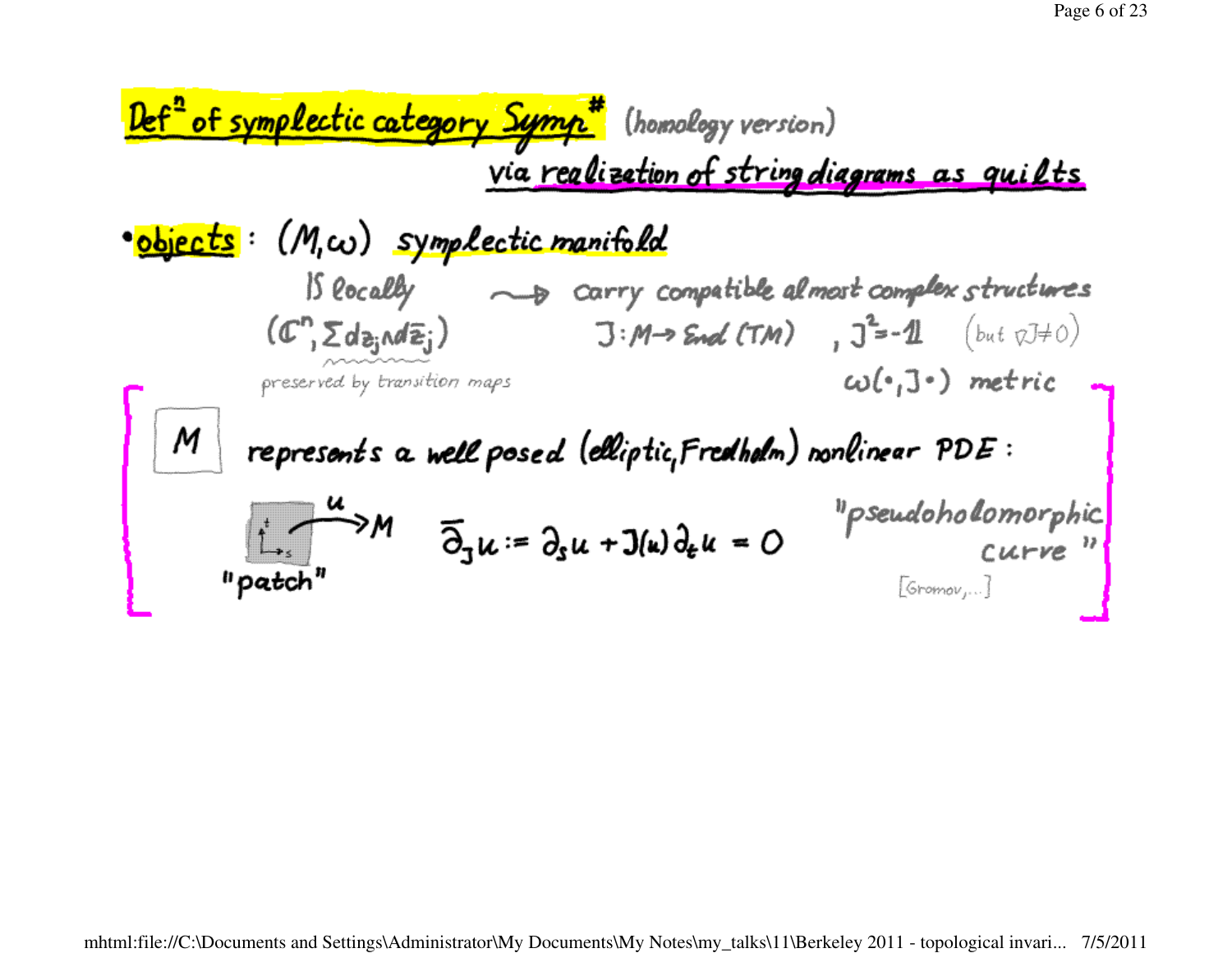\n- \n**elementary morphisms**: 
$$
M \rightarrow N
$$
 Lagrangian correspondence\n  $\angle C(M*N, f\circ c_{\lambda N}) \circ c_{\lambda N}$ \n  $Submanifold, T\angle \oplus J\cap \angle T\angle = T(M*N)$ \n
\n- \n**Examples**:  $(-3_{\lambda})^{k} J_{N} = 3$ \n  $(\angle c_{\lambda N} U_{\lambda} \vee \angle T\cap N \vee \triangle T\cap N \vee T\cap N \vee T\cap N \vee T\cap N \vee T\cap N \vee T\cap N \cap N)$ \n
\n- \n**split**:  $M_{0} \xrightarrow{I\bullet N} J_{1} \Rightarrow L_{1} \subset M_{1} \text{ Lagrangian } \text{ also } M_{0} \xrightarrow{I\bullet} \text{pt}, \text{pt} \xrightarrow{I\bullet} M,$ \n
\n- \n**graph**:  $M \xrightarrow{q\bullet P} N \Rightarrow (P: (M, \omega_{\lambda N}) \rightarrow (N, \omega_{\lambda N}) \text{ symplectomorphism } \varphi^{*} \omega_{\lambda N} = \omega_{\lambda N}$ \n
\n- \n**symplectic quotient**:  $M \xrightarrow{(L \circ P \circ M \circ \lambda N)} M \xrightarrow{L \circ M \circ M} G \xrightarrow{L \circ M \circ M} M \xrightarrow{L \circ M} M \xrightarrow{L \circ M} M \xrightarrow{L \circ M} M \xrightarrow{L \circ M} M \xrightarrow{L \circ M} M \xrightarrow{L \circ M} M \xrightarrow{L \circ M} M \xrightarrow{L \circ M} M \xrightarrow{L \circ M} M \xrightarrow{L \circ M} M \xrightarrow{L \circ M} M \xrightarrow{L \circ M} M \xrightarrow{L \circ M} M \xrightarrow{L \circ M} M \xrightarrow{L \circ M} M \xrightarrow{L \circ M} M \xrightarrow{L \circ M} M \xrightarrow{L \circ M} M \xrightarrow{L \circ M} M \xrightarrow{L \circ M} M \xrightarrow{L \circ M} M \xrightarrow{L \circ M} M \xrightarrow{L \circ M} M \xrightarrow{L \circ M} M \xrightarrow{L \circ M} M \xrightarrow{L \circ M} M \xrightarrow{L \circ M} M \xrightarrow{L \circ M} M \xrightarrow{L \circ M} M \xrightarrow{L$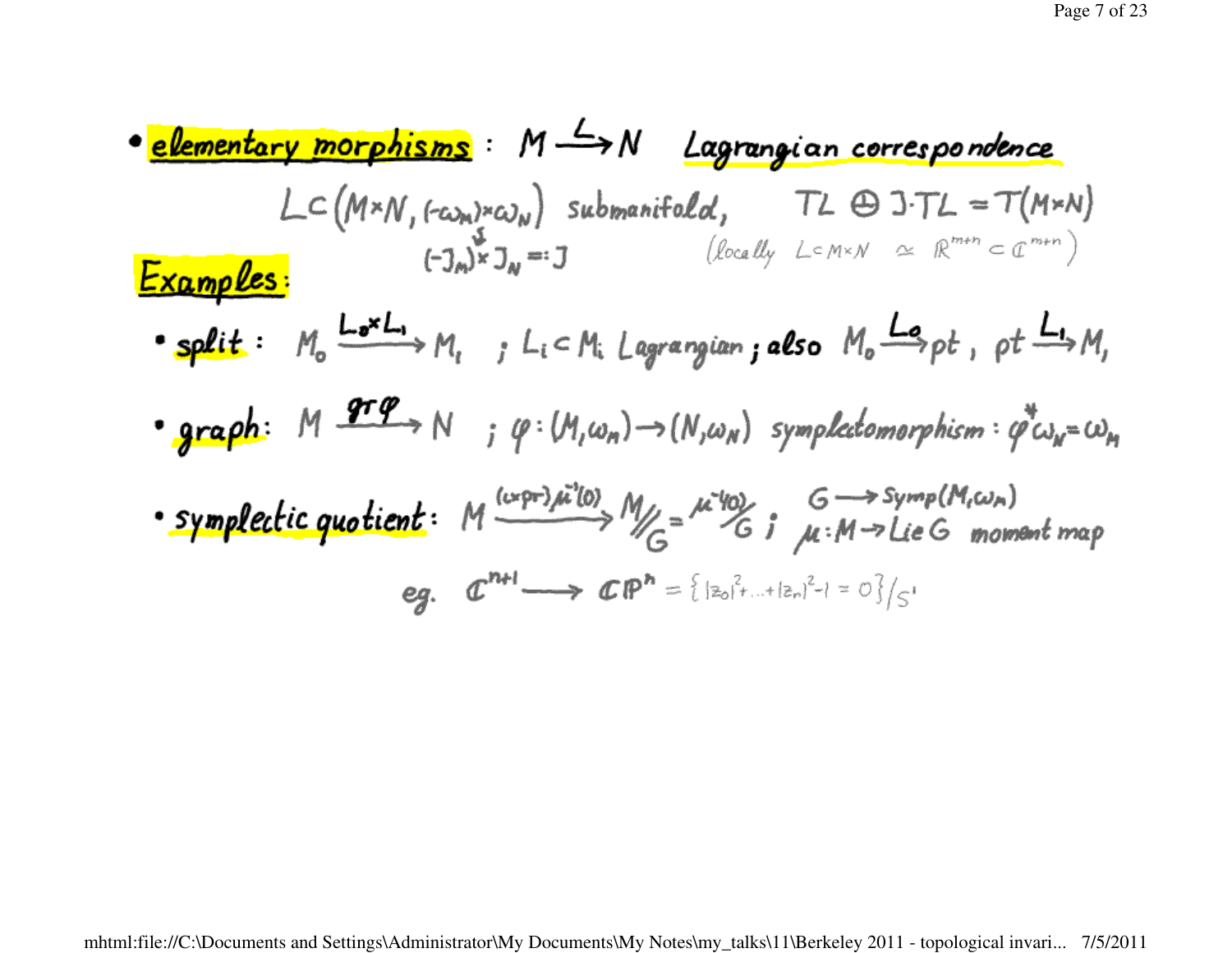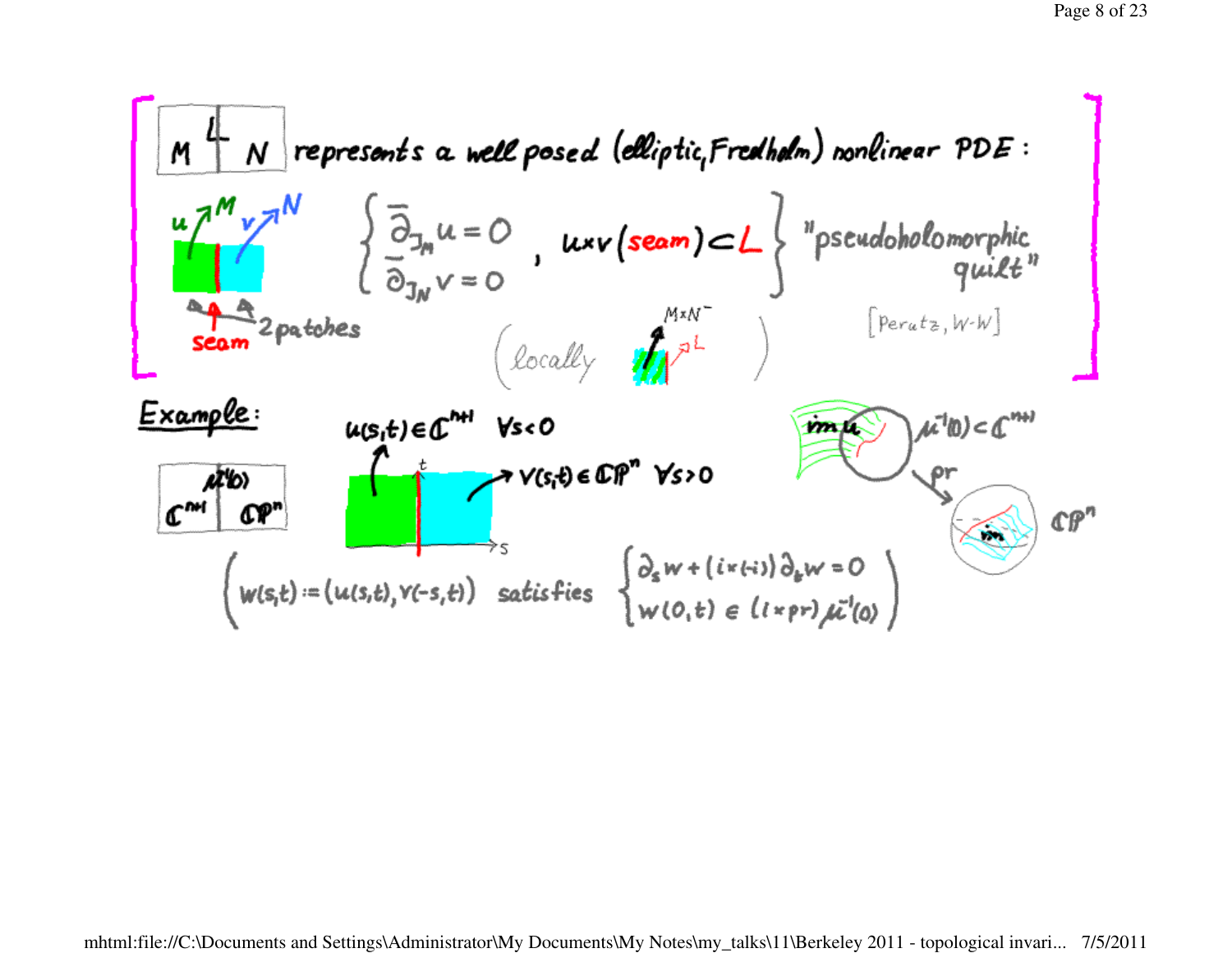In 
$$
[D_{\text{div},\alpha h\text{-}52\text{do}}]
$$
 examples, topological composition\n $\sum_{(a,b,c,d)\in\mathbb{Z}} \sum_{\text{corresponds to geometric composition}} \sum_{(a,b,c,d)\in\mathbb{Z}} \sum_{\text{correspondences}}$ \n $M(\Sigma_i) = \sum_{\alpha} \sum_{\Pi_i} (\Sigma_i) \rightarrow SU(a)_{\text{symmetric composition}}^2$ \n $M(\Sigma_i) = \sum_{\alpha} \sum_{\Pi_i} (\Sigma_i) \rightarrow SU(a)_{\text{symmetric composition}}^2$ \n $M(\Sigma_0) \times M(\Sigma_1) \supset L(Y_{01}) \cong \begin{cases} \text{flat sub-connections} \\ \text{on } Y_{01} \text{ mod gauge} \end{cases} \Rightarrow L(Y_{01} \vee Y_{12}) = L(Y_{01}) \circ L(Y_{12})$ \n $M_0 \xrightarrow{L_{12}} M_2 \qquad L_0 \circ L_{12} := \pi_{N_0 \times N_1} (L_0 \times L_{12} \cap M_0 \times \Delta_{M_1} \times M_2)$ \n $L_0 \circ L_{12}$ \n $L_1 \qquad L_2 \qquad L_3 \qquad L_4 \qquad L_5 \qquad L_6 \qquad L_7 \qquad L_8 \qquad L_9 \qquad L_9 \qquad L_9 \qquad L_1 \qquad L_1 \qquad L_2 \qquad L_1 \qquad L_2 \qquad L_3 \qquad L_3 \qquad L_4 \qquad L_4 \qquad L_5 \qquad L_6 \qquad L_7 \qquad L_7 \qquad L_8 \qquad L_9 \qquad L_9 \qquad L_9 \qquad L_1 \qquad L_1 \qquad L_2 \qquad L_1 \qquad L_2 \qquad L_2 \qquad L_3 \qquad L_3 \qquad L_4 \qquad L_4 \qquad L_5 \qquad L_6 \qquad L_7 \qquad L_7 \qquad L_8 \qquad L_8 \qquad L_9 \qquad L_9 \qquad L_9 \qquad L_9 \qquad L_1 \qquad L_1 \qquad L_1 \qquad L_2 \qquad L_1 \qquad L_2 \qquad L_2 \qquad L_2 \qquad L_3 \qquad L_3 \qquad L_4 \qquad L_4 \q$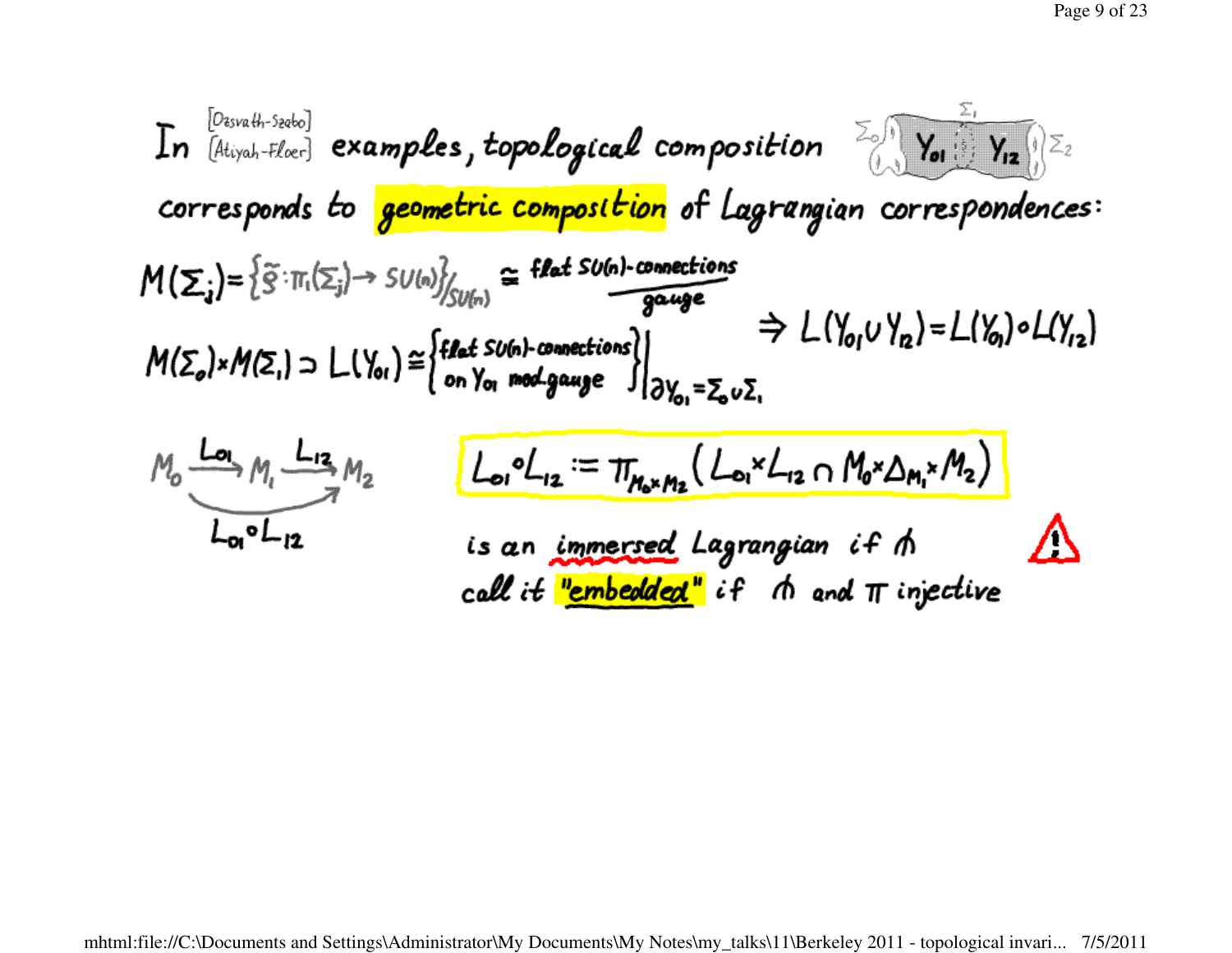$$
\frac{\text{normal}}{\text{normal}}\text{corlangle}\text{max}\right) \text{ for } (M,N): M = M_0 \longrightarrow M_1 \longrightarrow M_2 = N \text{ (sequence of elementary morphisms)}
$$
\n
$$
\text{generalized Lagrangian corresponds}
$$
\n
$$
\frac{\text{normal}}{\text{composition of}} \text{ of } M_0 \longrightarrow \dots \longrightarrow M_r \text{ and } M_1 \longrightarrow \dots \longrightarrow M_2
$$
\n
$$
\frac{\text{L}_{\text{on}} \# \text{L}_{12}}{\text{L}_{\text{on}} \# \text{L}_{12}} = M_0 \longrightarrow M_1 \longrightarrow \dots \longrightarrow M_s \text{ always defined, associative,}
$$
\n
$$
\text{unit } 1_{M_1} = (M_1) \text{ empty sequence}
$$
\n
$$
\text{could quotient by ``L_0#L_12 \sim L_00 L_12 if embedded ``plot rather prove $\sim in 2-categorical]}
$$
\n
$$
\frac{M_0}{M_0} = M_1
$$
\n
$$
\frac{M_0}{M_0} = M_2
$$
\n
$$
\frac{M_0}{M_0} = M_1
$$
\n
$$
\frac{M_0}{M_0} = M_2
$$
\n
$$
\frac{M_0}{M_0} = M_1
$$
\n
$$
\frac{M_0}{M_0} = M_2
$$
\n
$$
\frac{M_0}{M_0} = M_1
$$
\n
$$
\frac{M_0}{M_1} = M_2
$$
\n
$$
\frac{M_0}{M_1} = M_2
$$
\n
$$
\frac{M_0}{M_1} = M_2
$$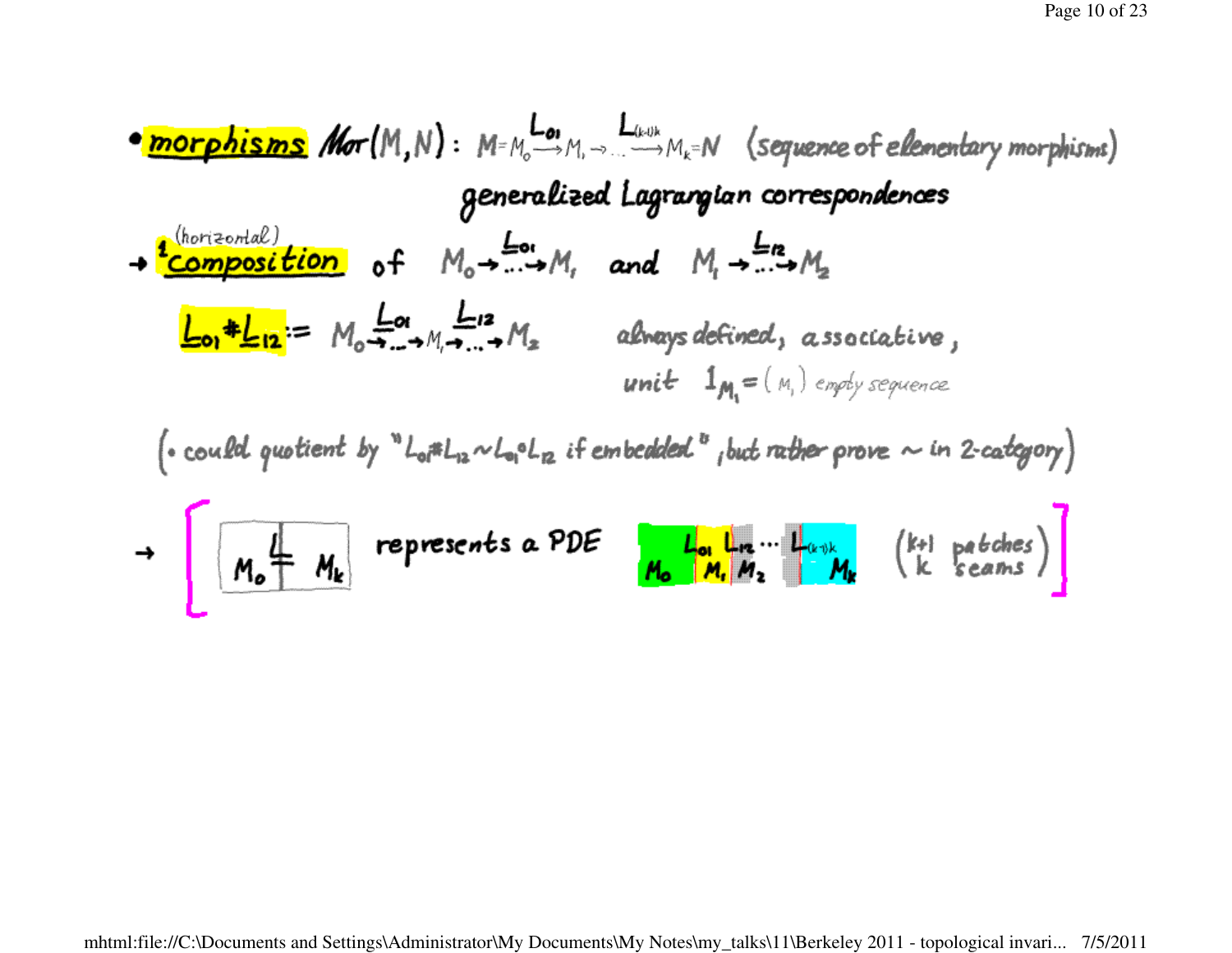$$
\frac{2\text{-morphisms}}{M\sigma(L,L')=\text{HFLL}_{L'}L'=\text{H}_{*}(CF, \delta) \quad CF:=\sum_{p\in L_{n}L'}\exists \text{ for } p\text{ in the section points}
$$
\n
$$
M\sigma(L,L')=\text{HFLL}_{L'}L'=\text{H}_{*}(CF, \delta) \quad CF:=\sum_{p\in L_{n}L'}\exists \text{ for } p\text{ in the case of } \text{L} \text{ in the case of } \text{L} \text{ in the case of } \text{L} \text{ in the case of } \text{L} \text{ in the case of } \text{L} \text{ in the case of } \text{L} \text{ in the case of } \text{L} \text{ in the case of } \text{L} \text{ in the case of } \text{L} \text{ in the case of } \text{L} \text{ in the case of } \text{L} \text{ in the case of } \text{L} \text{ in the case of } \text{L} \text{ in the case of } \text{L} \text{ in the case of } \text{L} \text{ in the case of } \text{L} \text{ in the case of } \text{L} \text{ in the case of } \text{L} \text{ in the case of } \text{L} \text{ in the case of } \text{L} \text{ in the case of } \text{L} \text{ in the case of } \text{L} \text{ in the case of } \text{L} \text{ in the case of } \text{L} \text{ in the case of } \text{L} \text{ in the case of } \text{L} \text{ in the case of } \text{L} \text{ in the case of } \text{L} \text{ in the case of } \text{L} \text{ in the case of } \text{L} \text{ in the case of } \text{L} \text{ in the case of } \text{L} \text{ in the case of } \text{L} \text{ in the case of } \text{L} \text{ in the case of } \text{L} \text{ in the case of } \text{L} \text{ in the case of } \text{L} \text{ in the case of } \text{L} \text{ in the case of } \text{L} \text{ in the case of } \text{L} \text{ in the case of } \text{L} \text{ in the case of } \text{L} \text{ in the case of } \text{L} \text{ in the case of } \text{L} \text{ in the case of } \text{L} \text{ in the case of } \text{L} \text{ in the case of } \text{L} \text{ in the case of } \text{L} \text
$$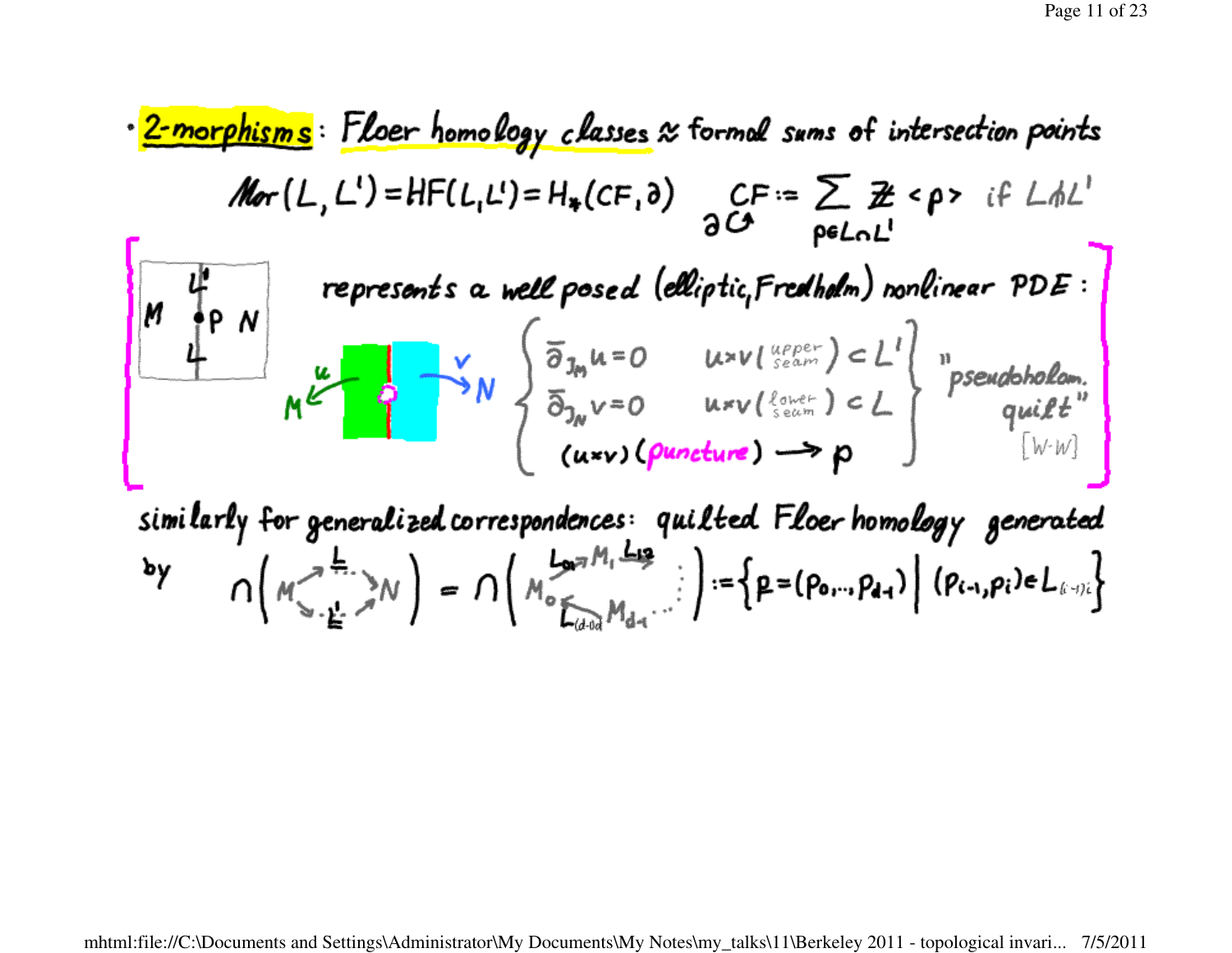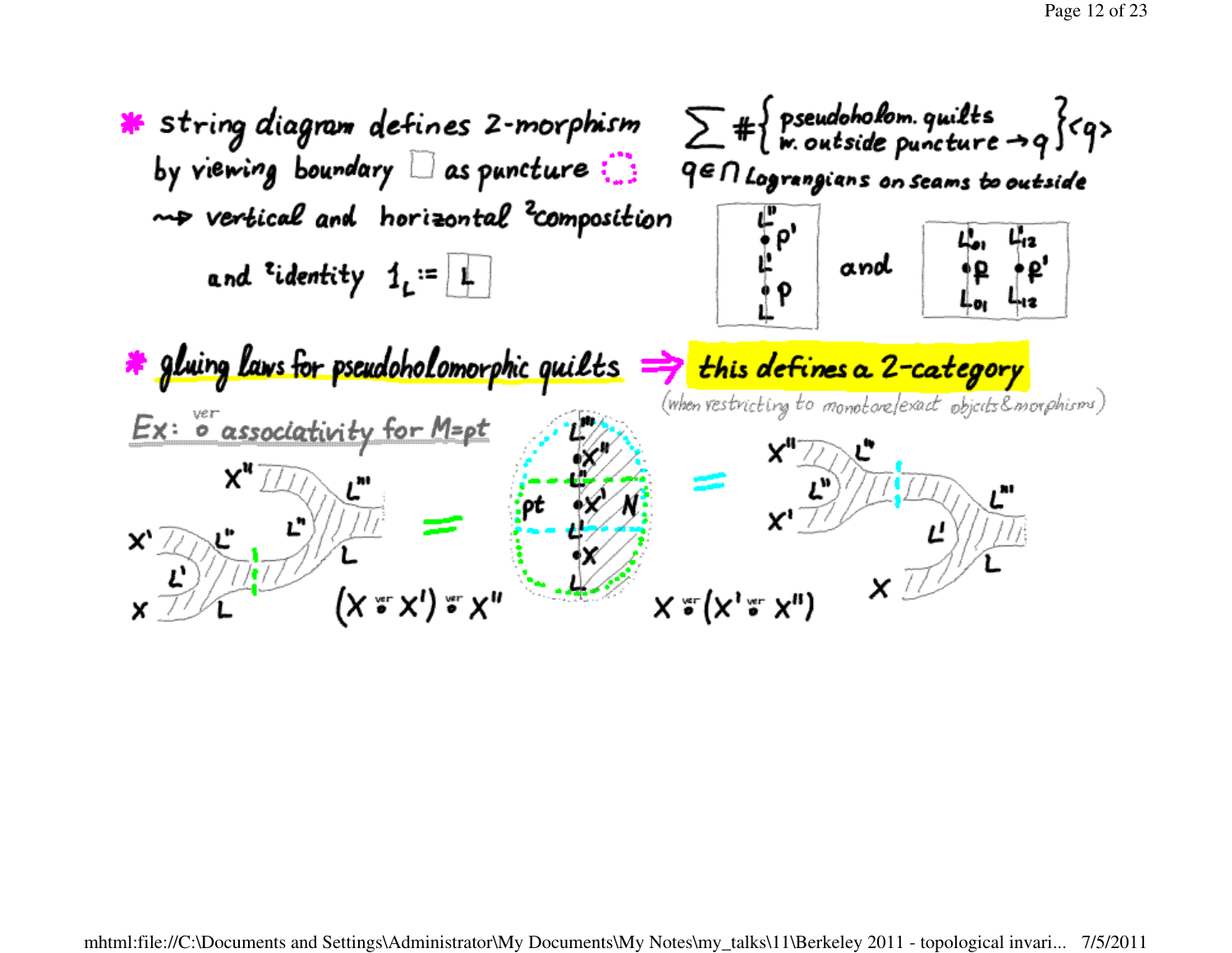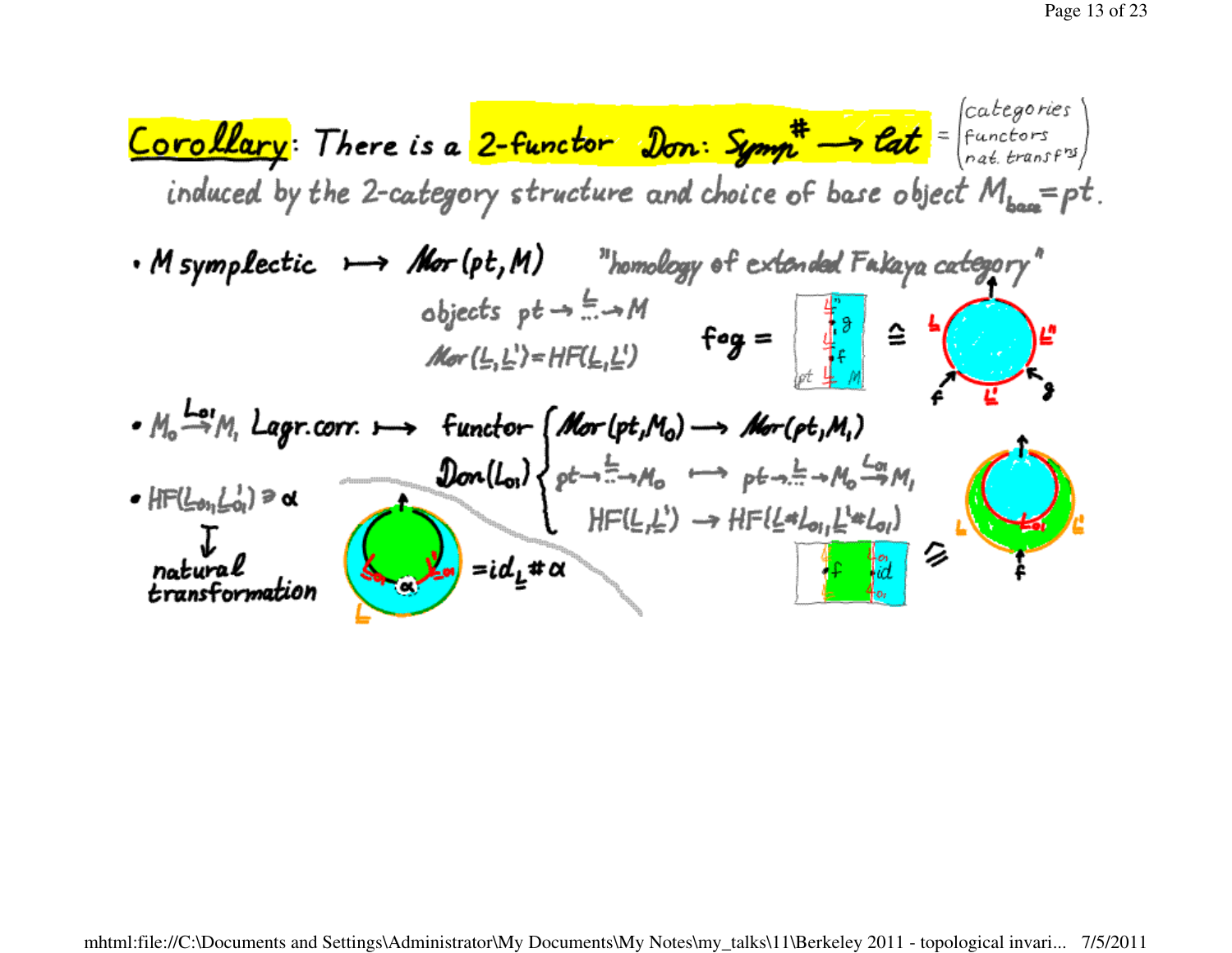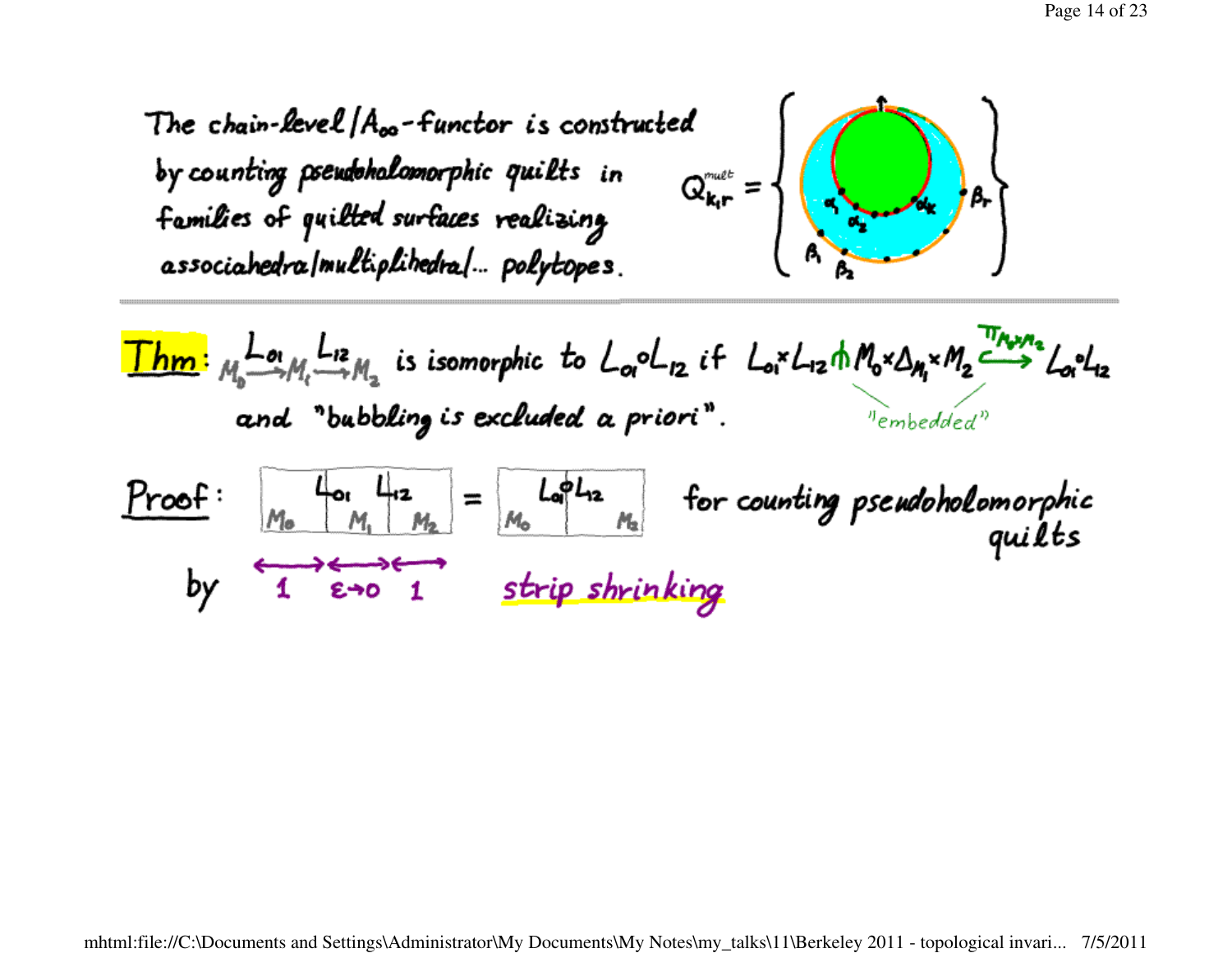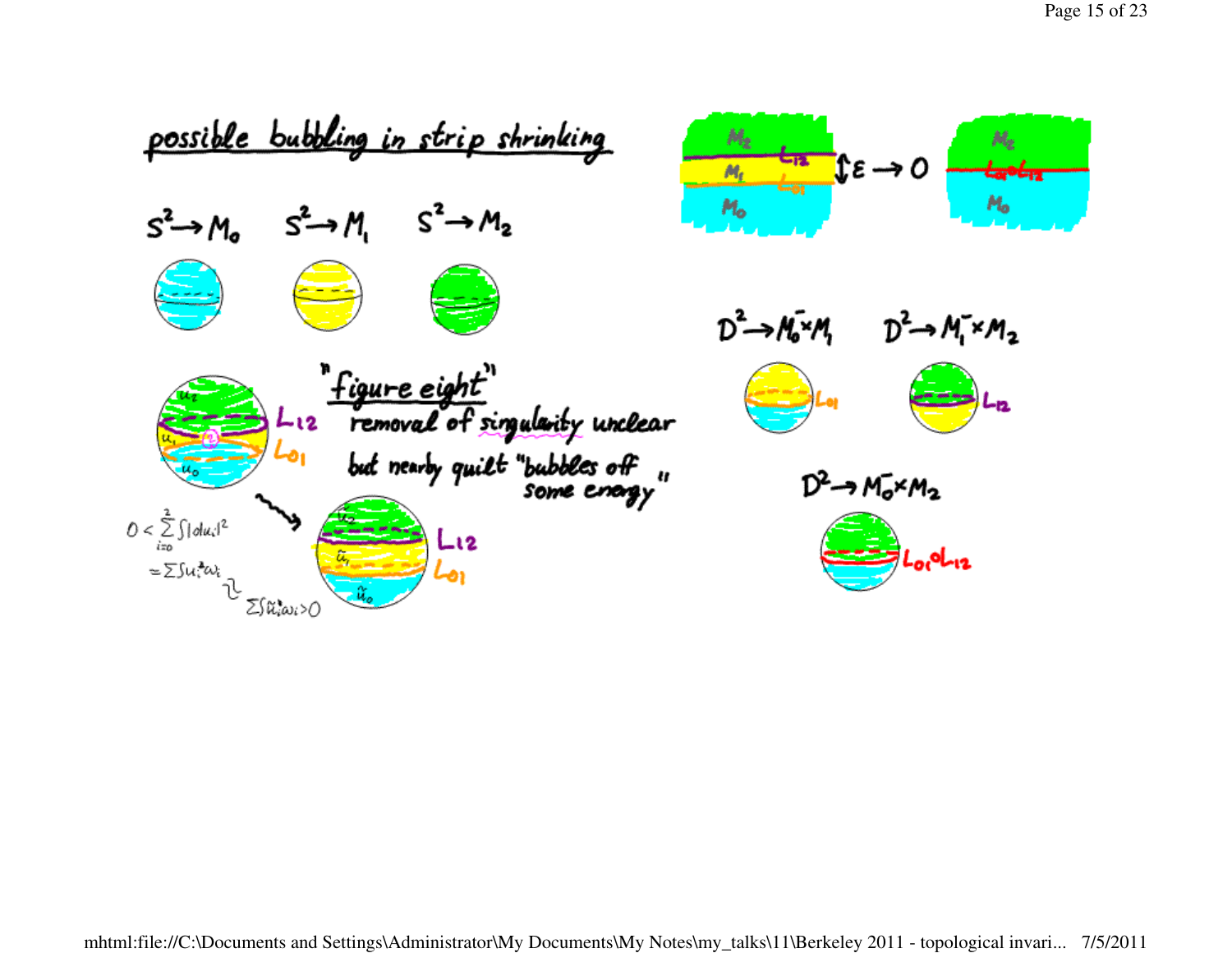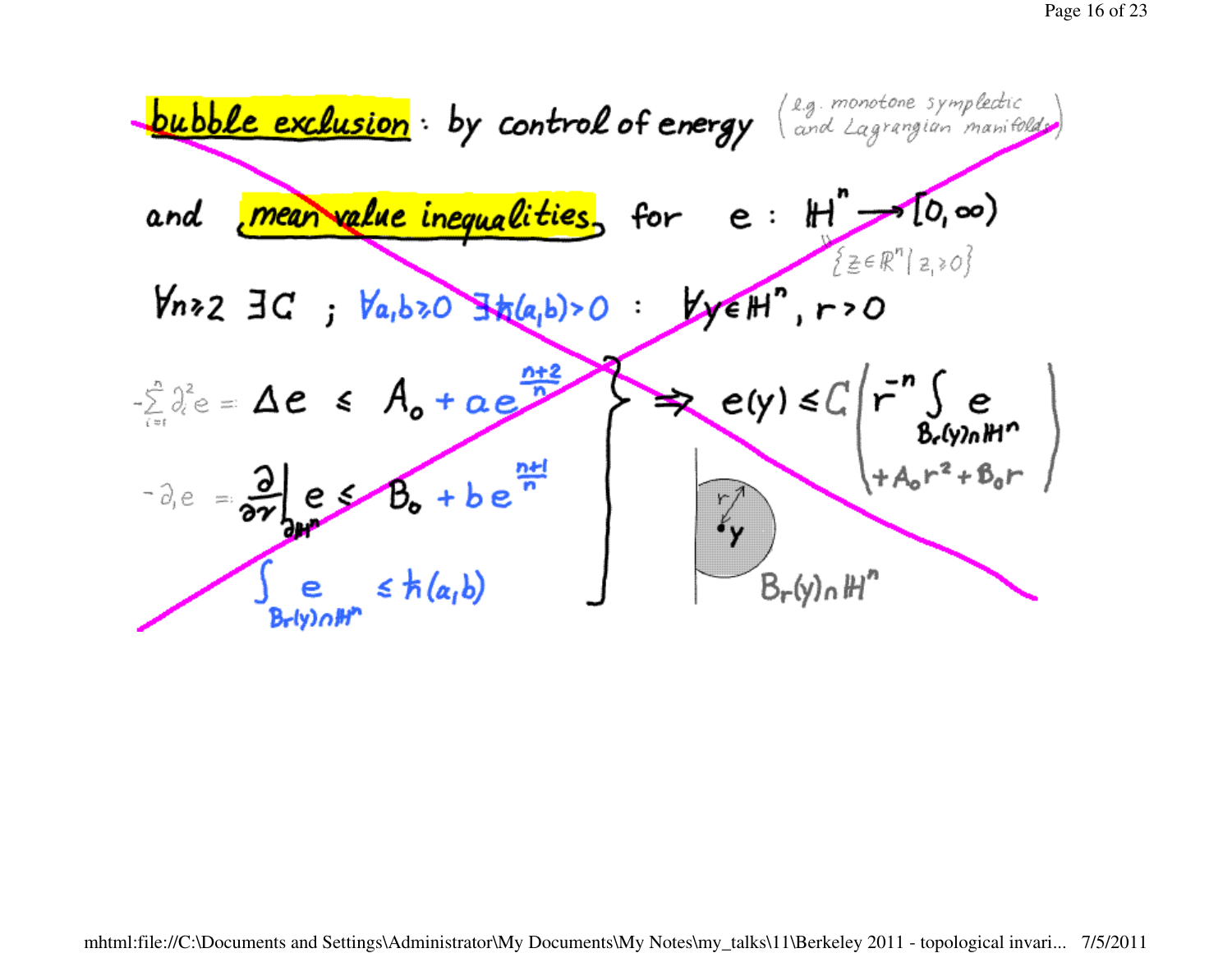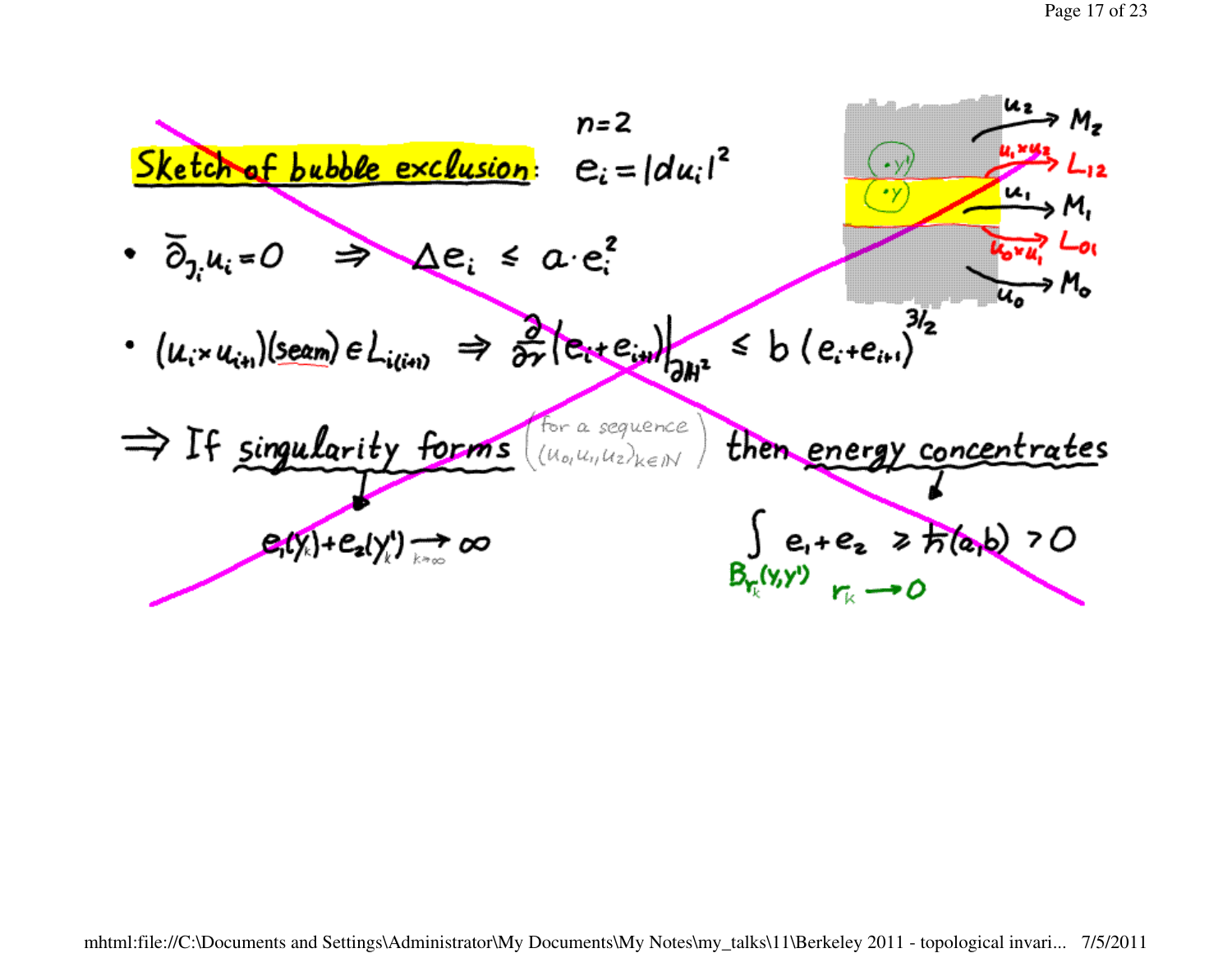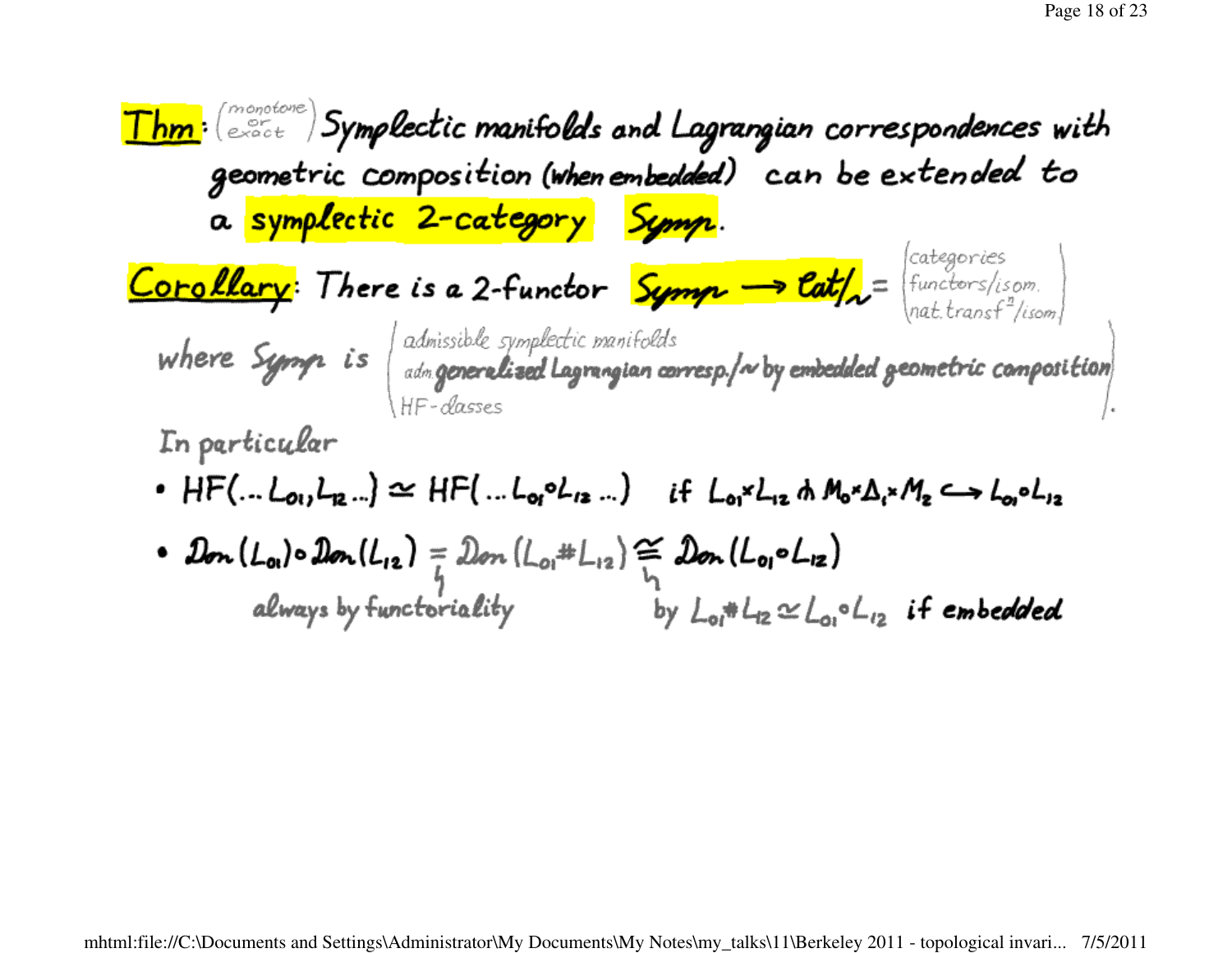Cor: Any (partial) functor  $\overline{J_{\sigma n_{n+1}}}\rightarrow \overline{S_{\sigma n_{m+1}}}$  gives rise to a "topological quantum field theory"  $\overline{\mathrm{J}\sigma n_{n+1}} \longrightarrow \mathcal{C}at$ .

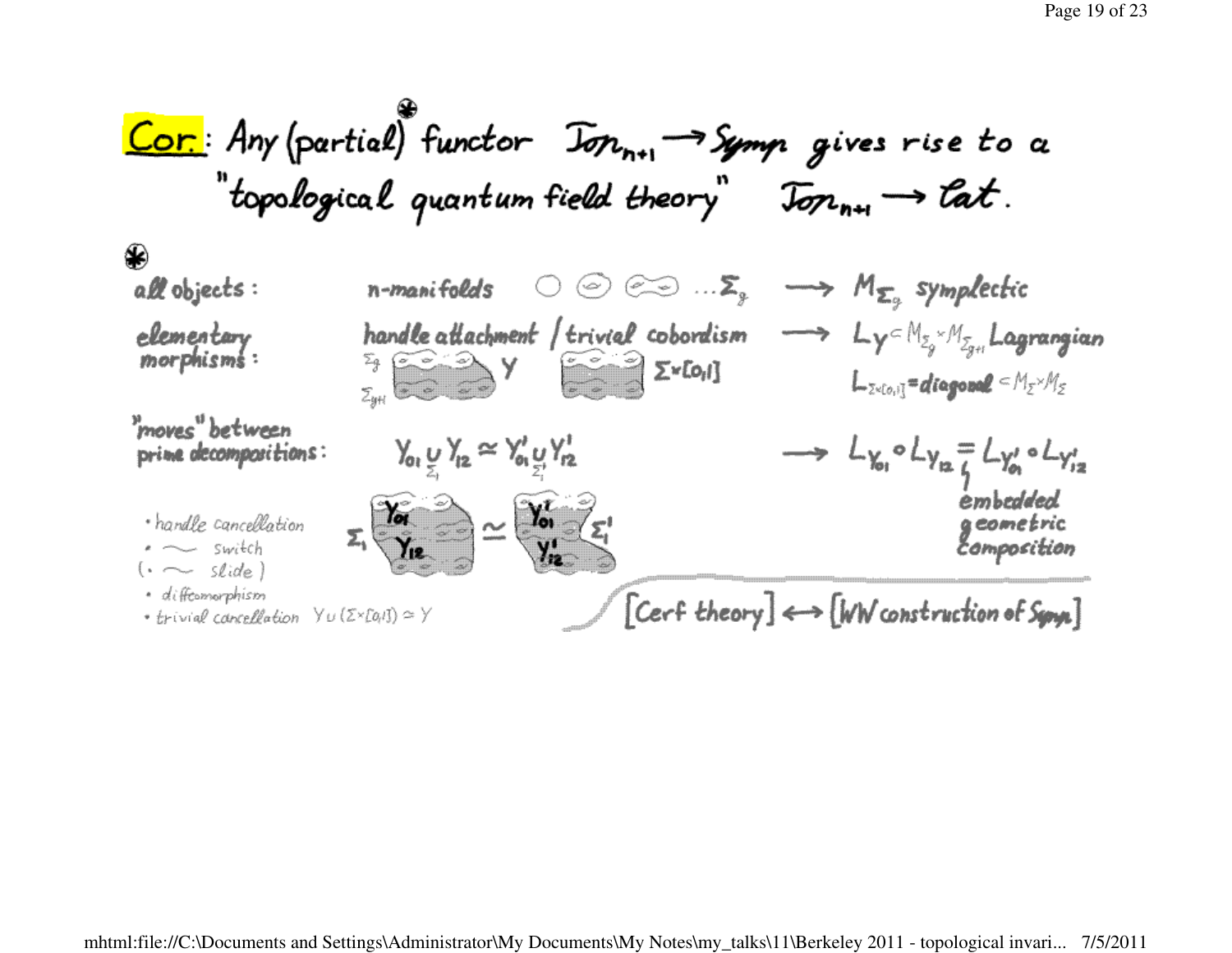Cor: Any (partial) functor 
$$
\overline{J_{\sigma n_{n+1}+1}} \rightarrow \overline{S_{\sigma m_{n+1}+1}}
$$
 gives rise to a "topological quantum field theory"  $\overline{J_{\sigma n_{n+1}+1}} \rightarrow \overline{C_{\sigma}C}$ .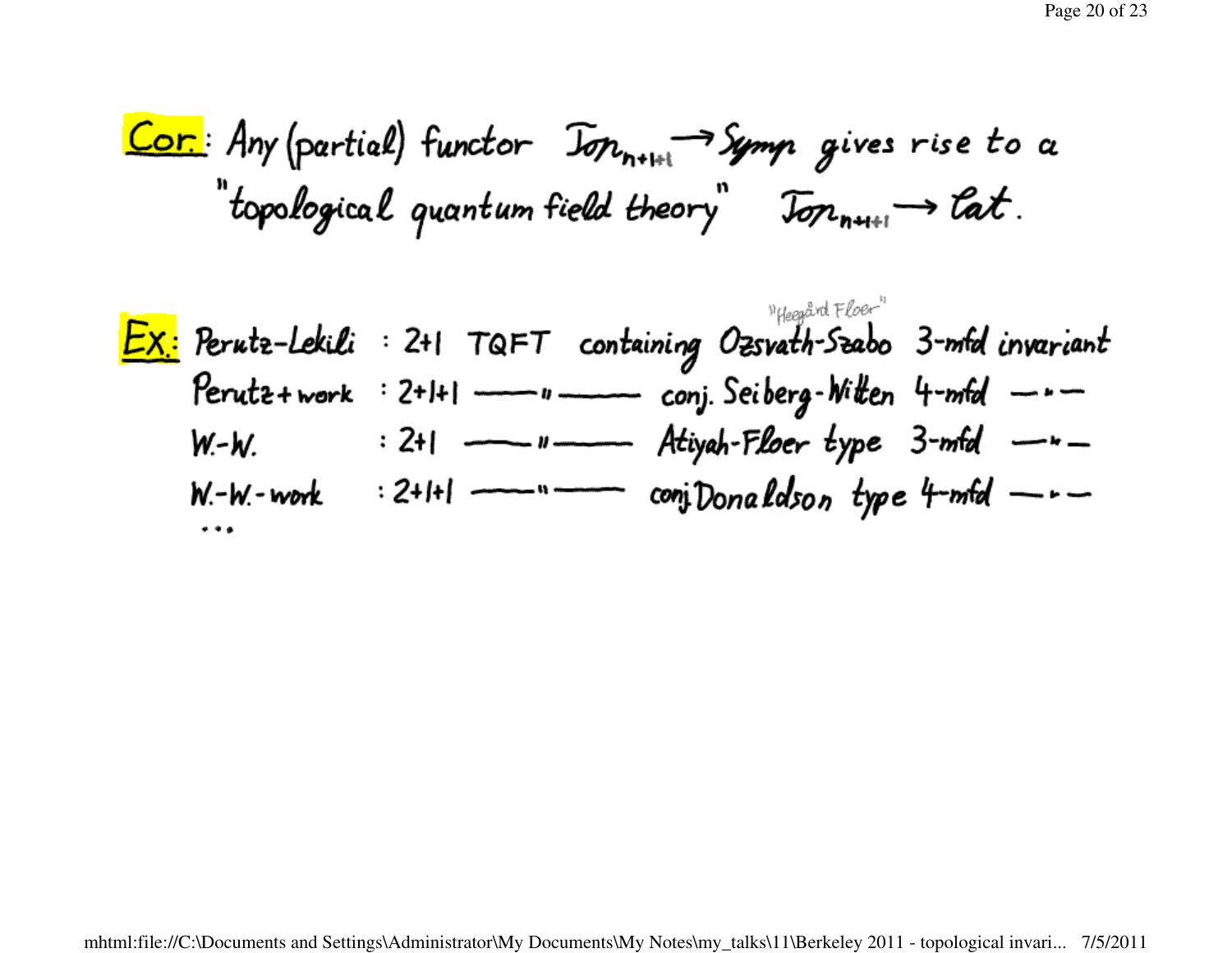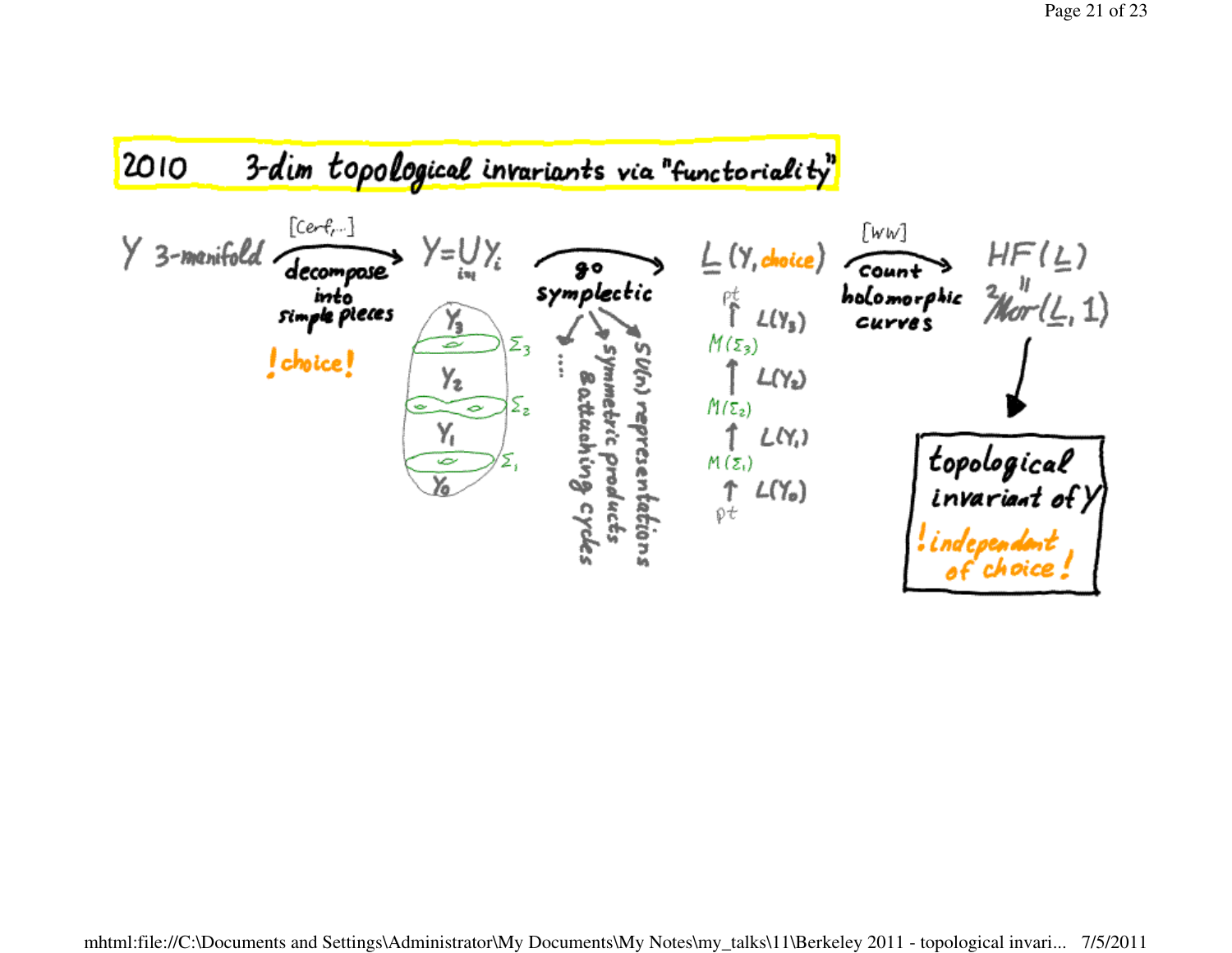another sample invariant for  $\begin{pmatrix} y & closed & 3-manifold \\ \text{If } y \rightarrow S' \end{pmatrix}$  homotopy day of S-valued function using • cyclic connected Cert theory [Gay-Kirby+W-W]: Decompositions of Y along regular, connected level sets of fiy > S' exist and are unique up to Cert moves cancellation (switch of critical points  $\cdot$  { $g:\pi(G\rightarrow pt)\rightarrow SU(n)$  hom  $|g(\mathcal{B})=1$ }/ $SU(n)$  smooth, monotone symplectic  $\{-1 - \frac{y_1}{w_1} + \frac{y_2}{w_2} + \cdots + \frac{y_n}{w_n} + \cdots + \frac{y_n}{w_n} + \cdots + \frac{y_n}{w_n}\}$  sum Lagrangian compression body: all crit pts of same index (1 or 2)